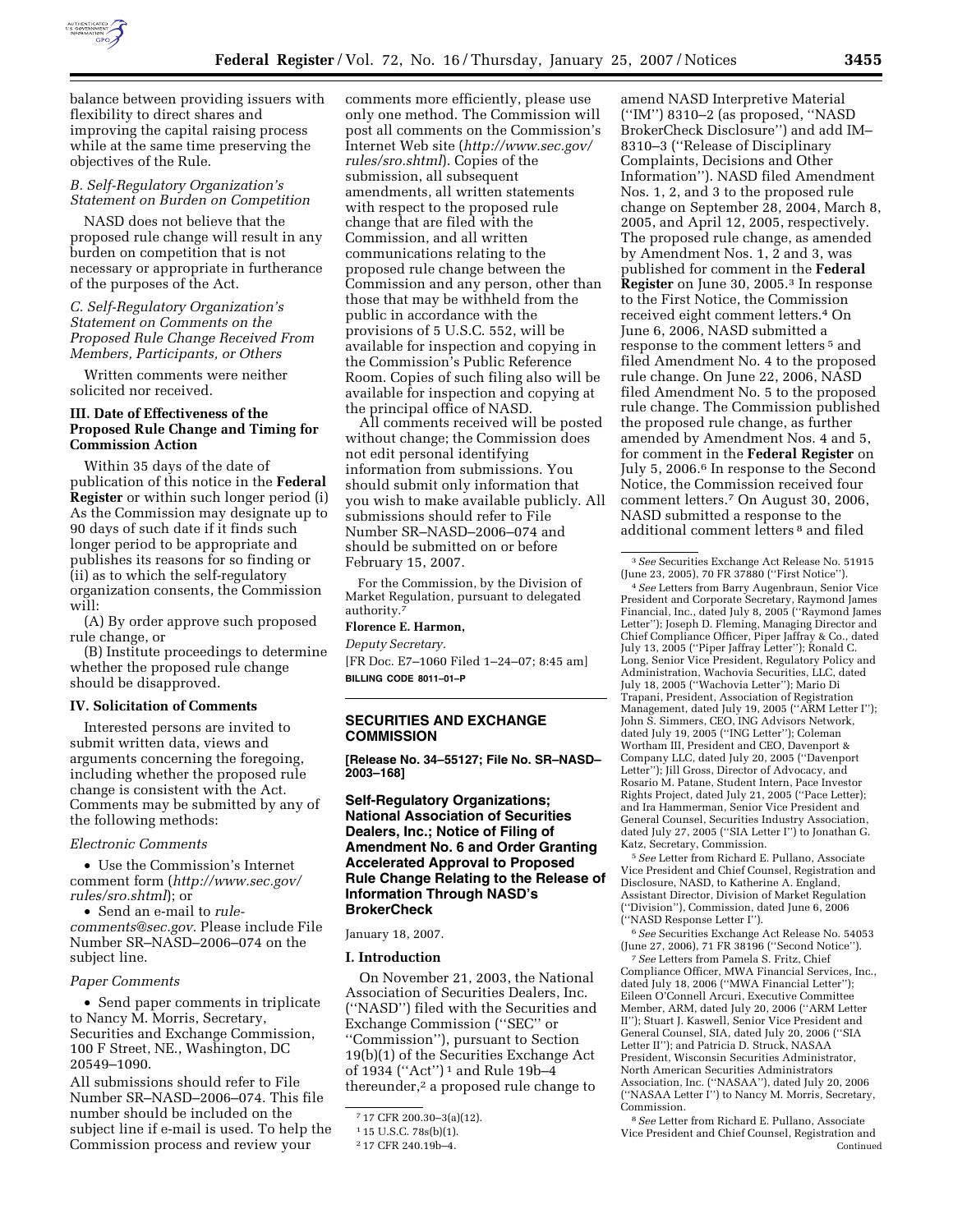Amendment No. 6 to the proposed rule change.9 The Commission received one comment letter on NASD Response Letter II.10

This order grants accelerated approval to the proposed rule change, as amended by Amendment Nos. 1 through 6 and solicits comments from interested persons on the filing as amended by Amendment No. 6.

### **II. Description of Proposed Rule Change**

## *A. Background*

NASD established NASD BrokerCheck (''BrokerCheck'') in 1988 to provide investors with information on the professional background, business practices, and conduct of NASD members and their associated persons. In 1990, Congress passed legislation requiring NASD to establish and maintain a toll-free telephone number to receive inquiries regarding its members and their associated persons. In 1998, NASD began providing certain administrative information, such as approved registrations and employment history, online via NASD's Web site. In 2000, NASD amended IM–8310–2(a) which amendment: (1) Established a two-year period for disclosure of information about persons formerly registered with NASD; (2) authorized release of information about terminated persons and firms that is provided on the Form U6 (the form regulators use to report disciplinary actions), if such matters would be required to be reported on Form U4 (''Uniform Application for Securities Industry Registration or Transfer'') or Form BD (''Uniform Application for Broker-

10*See* Letter from Patricia D. Struck, NASAA President, Wisconsin Securities Administrator, NASAA, to Nancy Morris, Secretary, Commission, dated September 7, 2006.

Dealer Registration''); and (3) provided for delivery of automated disclosure reports, which include information as reported by filers on the uniform forms. In 2002, NASD initiated a comprehensive review of the information that NASD makes publicly available under IM–8310–2, which included an evaluation of BrokerCheck from the perspective of public investors regarding their experience in obtaining information, as well as their assessment of the value of the information they received. NASD subsequently issued *Notice to Members* 02–74 in November 2002, seeking comment on, among other things, the possible expansion of information that NASD makes available to the public and *Notice to Members* 03– 76 in December 2003, seeking comment on proposed enhancements to the existing approach for the electronic delivery of written reports used by BrokerCheck.11

# *B. Proposed Rule Change*

#### Information NASD Proposes To Release

While all disclosures would be subject to certain exceptions as described more fully below, NASD proposes to release through BrokerCheck certain information as applicable regarding current or former members, associated persons, or persons who were associated with a member within the preceding two years. Under proposed IM–8310–2, NASD would release any information reported on the most recently filed Form U4, Form U5 (''Uniform Termination Notice for Securities Industry Registration''), Form U6, Form BD, and Form BDW (''Uniform Request for Broker-Dealer Withdrawal'') (collectively, ''Registration Forms'').

NASD also proposes to release currently approved registrations, summary information about certain arbitration awards against a member involving a securities or commodities dispute with a public customer,<sup>12</sup> information with respect to qualification examinations passed by the person and the date passed, $13$  and, in response to telephonic inquiries via the BrokerCheck toll-free telephone listing, whether a member is subject to the

provisions of NASD Rule 3010(b)(2), the Taping Rule. In addition, NASD proposes to release the name and succession history for current or former members.

The proposed rule change also would address the reporting of Historic Complaints, defined by NASD as the information last reported on Registration Forms relating to customer complaints that are more than two years old and that have not been settled or adjudicated, and customer complaints, arbitrations, or litigations that have been settled for an amount less than \$10,000 and which are no longer reported on a Registration Form.14 NASD proposes to release Historic Complaints only if all three of the following conditions have been met: (1) Any such matter became a Historic Complaint on or after the implementation date of this proposed rule change; 15 (2) the most recent Historic Complaint or currently reported customer complaint, arbitration, or litigation is less than ten years old; and (3) the person has a total of three or more currently disclosable regulatory actions, currently reported customer complaints, arbitrations, or litigations, or Historic Complaints (subject to the limitation that they became a Historic Complaint on or after the implementation date of this proposed rule change), or any combination thereof. Once all these conditions have been met, NASD would release all information regarding the person's Historic Complaints, again provided they became Historic Complaints on or after the implementation date of this proposed rule change.

NASD also proposes to provide persons with the opportunity to submit a brief comment, in the form and in accordance with procedures established by NASD, which would be included in the information NASD releases through BrokerCheck. Only comments relating to the information provided through BrokerCheck would be included.16 Persons who were associated with a member within the preceding two years but who are no longer registered with a member that wish to submit a comment

Disclosure, NASD, to Katherine A. England, Assistant Director, Division, Commission, dated August 30, 2006 (''NASD Response Letter II'').

<sup>9</sup>*See* Partial Amendment dated August 30, 2006. In Amendment No. 6, NASD indicated that it is amending its initial proposal which would have changed the manner in which it will measure the two-year time frame for customer complaint disclosures to begin on the date on which the member received the complaint. Accordingly, for purposes of disclosure pursuant to IM–8310–2, NASD will continue to disclose complaints through BrokerCheck for 24 months, beginning on the date that the complaint is reported to the Central Registration Depository (''CRD'' or ''CRD System''), regardless of the date on which the member received the complaint. In addition, NASD clarified that it currently releases summary information concerning arbitration awards issued by NASD arbitrators and will continue to work with other regulators regarding disclosure of arbitration awards issued in other forums. In conjunction with this clarification, NASD proposed to amend the text of proposed IM–8310–2( $\bar{b}$ )(3) to correct the placement of the word ''certain'' so that it modifies ''arbitration awards'' rather than ''summary information.

<sup>11</sup>*See* First Notice for a discussion on the comments received on *Notice to Members* 02–74 (November 2002) and *Notice to Members* 03–76

<sup>&</sup>lt;sup>12</sup> NASD currently releases summary information concerning arbitration awards issued by NASD arbitrators and will continue to work with other regulators regarding disclosure of arbitration awards issued in other forums. *See* Amendment No. 6,

*supra* note 9. 13NASD would not, however, release information regarding examination scores or examinations that the person failed.

<sup>&</sup>lt;sup>14</sup> NASD does not currently make Historic Complaints available to the public.

<sup>&</sup>lt;sup>15</sup> NASD has indicated that the implementation date of this proposed rule change would be no later<br>than 90 days following Commission approval.

<sup>&</sup>lt;sup>16</sup> Consistent with current practice, NASD would reserve the right to reject comments or redact information from a comment or a report, on a caseby-case basis, that contains confidential customer information, offensive or potentially defamatory language or information that raises significant identity theft, personal safety or privacy concerns, which concerns are not outweighed by investor protection concerns. NASD, in rare circumstances, has excluded or redacted information in cases involving stalking or terrorist threats.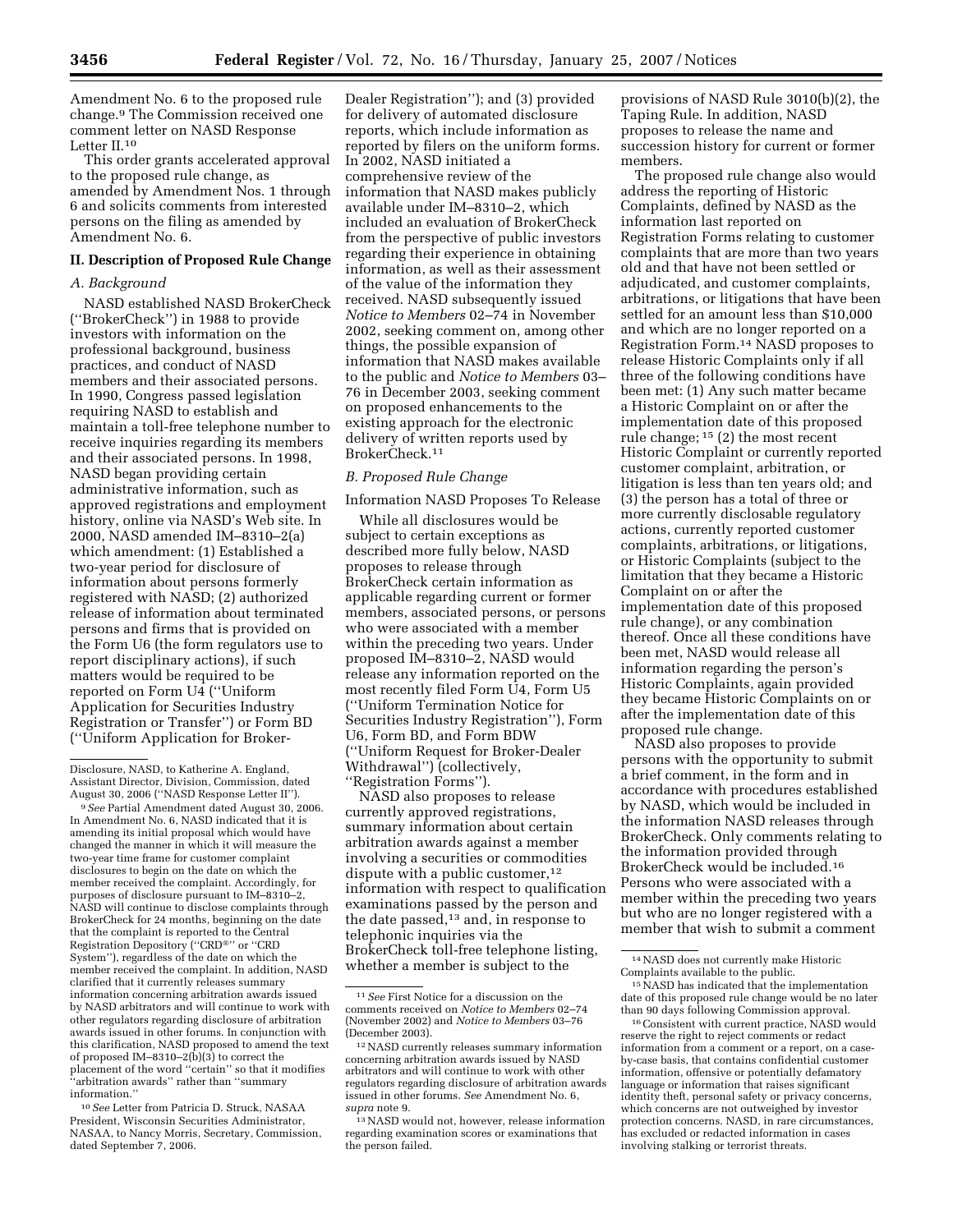would be required to submit a signed, notarized affidavit in the form specified by NASD.17 Persons who are currently registered with a member firm would continue to be required to amend Form U4, where possible, instead of submitting a separate comment.<sup>18</sup> These comments also would be made available through the CRD system to participating regulators, and to any member firms that the person who submitted the comment is associated with or is seeking to be associated with.19

NASD also proposes that, upon written request, NASD could provide a compilation of information about NASD members, subject to terms and conditions established by NASD, and after execution of a licensing agreement prepared by NASD. NASD expects to charge commercial users of such compilations reasonable fees as determined by NASD.20 Such compilations of information would consist solely of information selected by NASD from Forms BD and BDW and would be limited to information that is otherwise publicly available from the Commission.

Information NASD Proposes Not To Release

Notwithstanding information that NASD proposes to release above, NASD would not release Social Security numbers, residential history information, physical description information, information that NASD is otherwise prohibited from releasing under Federal law or information provided solely for use by regulators. Additionally, NASD proposes to reserve the right to exclude, on a case-by-case basis, information that contains confidential customer information,

18NASD indicated that it would include instructions on how firms could amend archived disclosures in a Notice to Members announcing approval of this proposed rule change and also would post frequently asked questions and answers about this process on NASD's Web site. *See* NASD Response Letter I.

<sup>19</sup>The availability of comments submitted by persons who were associated with a member within the preceding two years but who are no longer registered with a member through the CRD system would parallel the availability of a report on a broker through BrokerCheck. For example, such comments would no longer be available through the CRD system if the broker has been out of the industry for more than two years.

<sup>20</sup>The Commission notes that such proposed fees would need to be filed with the Commission pursuant to Section 19(b)(2) of the Act.

offensive or potentially defamatory language, or information that raises significant identity theft, personal safety, or privacy concerns that are not outweighed by investor protection concerns.

NASD also proposes not to release information about current or former members, associated persons or persons who were associated with a member within the preceding two years that has been reported on the Registration Forms relating to regulatory investigations or proceedings if the reported regulatory investigation or proceeding was vacated or withdrawn by the instituting authority. Additionally, NASD proposes not to release the most recent information reported on the Registration Forms if: (1) NASD has determined that the information was reported in error by a member, regulator, or other appropriate authority; or (2) the information has been determined by regulators, through amendments to the uniform Registration Forms, to be no longer relevant to securities registration or licensure, regardless of the disposition of the event or the date the event occurred.

With respect to information reported on the Form U5, NASD proposes not to release Form U5 information for 15 days following the filing of such information with NASD, in order to give persons on whose behalf the Form U5 was submitted an opportunity to file a Form U4 or submit a separate comment to NASD for inclusion with the information released pursuant to BrokerCheck, regarding disclosure information reported on Form U5 and any amendments thereto. NASD would then release both the Form U5 disclosure and the person's comment, if any, to a requestor. However, NASD proposes to continue its current practice of not releasing ''Internal Review Disclosure'' information reported by members, associated persons, or regulators on Section 7 of Form U5 21 or the ''Reason for Termination'' information reported on Section 3 of Form U5. Nonetheless, under IM–8310– 2, as proposed, information regarding certain terminations for cause (*i.e.*, those that meet the criteria in current Question 7F on Form U5) would be disclosed through BrokerCheck. Finally, NASD currently does not release information reported on Schedule E of

the Form BD.22 Under the proposed rule change, NASD would continue not to release this information.

Electronic Delivery of Written Reports

Currently, NASD makes written reports available to the public by U.S. mail in printed form and by email in an electronic format upon receipt of a request via email or the established tollfree number. Due to a number of practical issues that have arisen regarding email delivery, NASD plans to replace the current delivery approach with a link to a controlled-access server that would allow access to the requested report through a secure Internet session in response to inquiries via email or through the established toll-free number. Access to the information would be limited to the written report requested, and only the individual making the request would be granted access to the database. A requestor also would be able to view investor education materials that would aid him or her in understanding the written report. NASD also would continue to provide hard copy reports to those requesting hard copies.

### Other Changes

NASD also proposes to make conforming changes to IM–8310–2, including making various numbering and lettering changes, moving former subsections (b) through (m) into new IM–8310–3, and updating references to ''the Association'' and ''NASD Regulation, Inc.''

### **III. Comment Summary and NASD's Response**

As noted above, the Commission received eight comment letters with respect to the First Notice and four comment letters with respect to the Second Notice.23 After the First and Second Notices, NASD filed two response letters, respectively, to address the concerns raised by the commenters.24 The Commission then

<sup>17</sup>NASD would publish instructions for submitting comments on its Web site for such persons. NASD would review the affidavit to confirm relevance and compliance with the established instructions and, if it met the criteria, would add the comment to the written report provided through BrokerCheck. The person submitting the comment would be able to replace or delete the comment in the same way.

<sup>21</sup>Although the response to the internal review question and related information reported on the associated disclosure reporting page would not be released, if the matter subject to the internal review is or becomes reportable under the investigation, termination, or other disclosure questions, the disclosure made pursuant to these other disclosure questions would be released.

<sup>22</sup>The Commission notes the Division has granted no-action relief indicating that it will not recommend enforcement action to the Commission under Rules 15b1–1, 15b3–1, 15Ba2–2, and 15Ca2– 1 under the Act for broker-dealers that file the Uniform Branch Office Registration Form (''Form BR''), and do not complete Schedule E, or file amendments to Schedule E, of the Form BD, as of the date on which the transition to the Form BR began and the CRD® no longer accepted Schedule E filings, which occurred in October 2005. *See*  Letter from Catherine McGuire, Chief Counsel, Division, Commission, to Patrice M. Gliniecki, Senior Vice President and Deputy General Counsel, NASD, dated September 30, 2005.

<sup>23</sup>*See supra* notes 4 and 7.

<sup>24</sup>*See* NASD Response Letters I and II.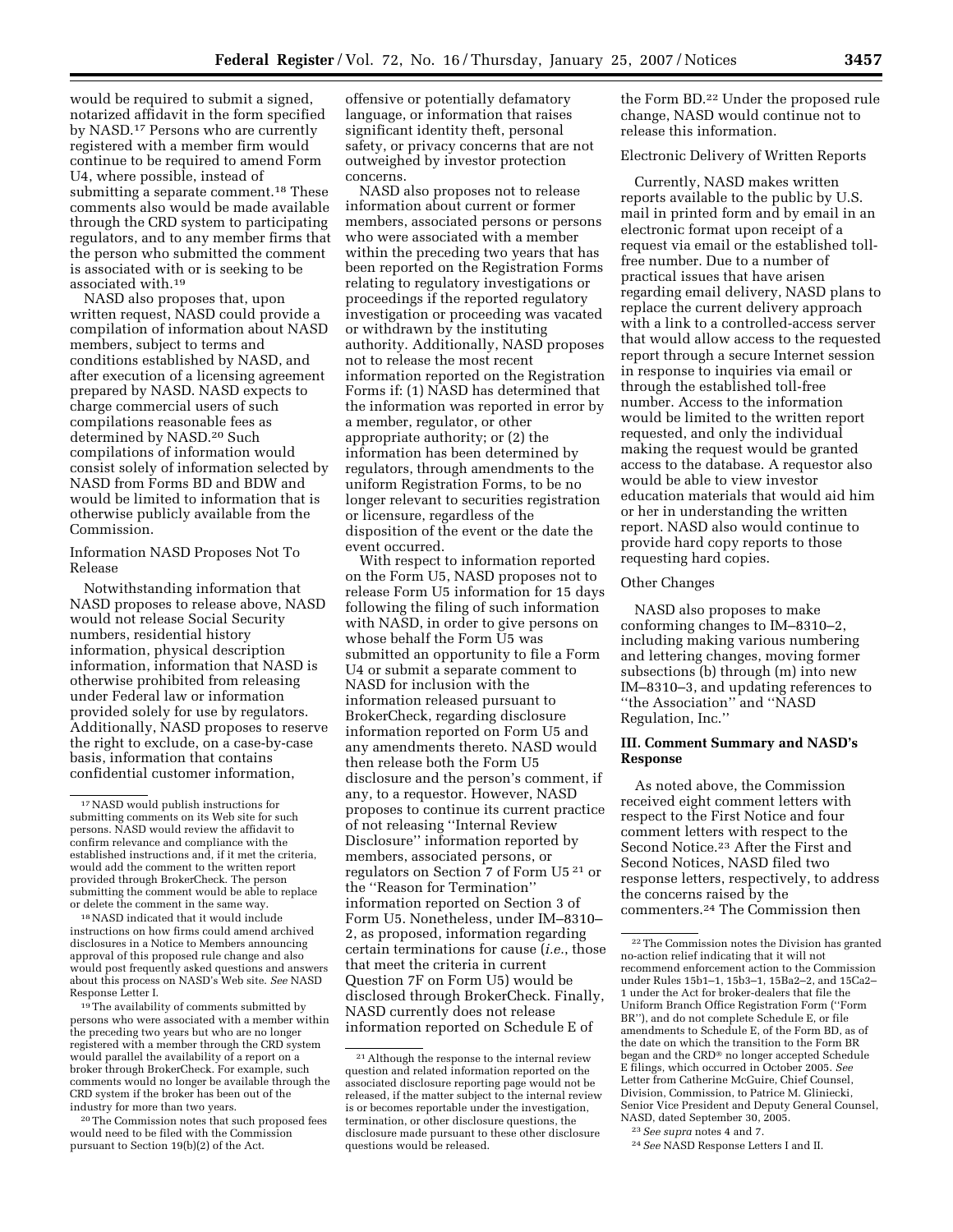received a second comment letter addressing NASD Response Letter II.25

Generally, the initial set of commenters took issue with the portion of the proposed rule change regarding disclosure of an individual's Historic Complaints, which includes information last reported on the Registration Forms relating to customer complaints that are more than two years old and that have not been settled or adjudicated and customer complaints, arbitrations, or litigations that have been settled for an amount less than \$10,000 and are no longer reported on a Registration Form. Although one commenter suggested that all Historic Complaints should be disclosed to customers,26 most of the commenters argued that the proposed changes to NASD's rules relating to Historic Complaints would have harmful effects on member firms and investors, with several of the commenters requesting that the Commission not approve the proposed rule change because of this provision.27 For instance, several of the commenters believed that the release of a broker's Historic Complaints would give too much weight to unproven allegations and complaints and thereby could unfairly harm the broker's reputation.28 These commenters argued that disclosure of all the complaints could be misleading to investors and invite them to form conclusions based on allegations that may not have merit and are not necessarily representative of a pattern of misconduct.29 Two commenters also argued that disclosing archived complaints to the public would ignore the fact that this type of information was

<sup>28</sup> See, e.g., ARM Letter I, Davenport Letter, ING Letter, Piper Jaffray Letter, Raymond James Letter, SIA Letter I, and Wachovia Letter. One commenter believed this emphasis on unsubstantiated and unadjudicated customer complaints to be ''fundamentally unfair'' and that NASD's proposal ''significantly erodes'' due process and undermines the customer arbitration process. This commenter also asserted that registered representatives should have the opportunity to defend against regulatory allegations before such allegations are used as the basis of expanded adverse disclosure. *See*  Davenport Letter. Another commenter argued that, unlike the current system, NASD's proposal would make it possible for frivolous claims to remain reportable as a Historic Complaint potentially for years to come and could allow a ''vexatious complainant'' to place a broker in the continuous status of having all of its Historic Complaints disclosed by repeatedly making frivolous claims to meet the ''three or more'' standard. *See* Wachovia Letter.

29*See, e.g.,* ARM Letter I, Davenport Letter, ING Letter, Piper Jaffray Letter, Raymond James Letter, SIA Letter I and Wachovia Letter. *See also* SIA Letter II.

originally reported for regulatory purposes in connection with registration and licensing matters.30 Similarly, another commenter indicated that since the reporting process was ''first and foremost a regulatory tool and not a public disclosure tool,'' firms had often reported events that were not clearly reportable. This commenter believed that the proposed rule change would now have the effect of discouraging firms from reporting questionable matters.<sup>31</sup>

Furthermore, several commenters expressed concern that NASD's proposal would inhibit firms from settling minor claims, since these could be publicly disclosed, and thereby create an incentive for firms to litigate customer complaints more often.32 Some of these commenters asserted that the settlement of customer complaints does not necessarily indicate an acknowledgement of improper behavior by the broker, but rather is frequently the result of a cost/benefit analysis or an effort to maintain client goodwill.33 Accordingly, several of the commenters believed that the adverse impact on settlements would not serve the interest of investors or advance the public interest.34 Additionally, believing that the proposal would encourage a broker to litigate customer complaints in order to protect its record, some commenters maintained that the increase in cost and time spent on customer complaints would adversely affect member firms and investors alike.35

A few commenters also opposed NASD's proposed threshold which would trigger the release of all Historic Complaints, *i.e.*, if the person has three or more currently disclosable regulatory actions, currently reported customer complaint, arbitration, or litigation disclosures, or Historic Complaint disclosures, and the most recent Historic Complaint or currently reported

32*See, e.g.,* ARM Letter I, Davenport Letter, ING Letter, Piper Jaffray Letter, Raymond James Letter, SIA Letters I and II, and Wachovia Letter. *See also*  ARM Letter II.

33*See, e.g.,* ARM Letter I, Davenport Letter, ING Letter, Piper Jaffray Letter, Raymond James Letter, SIA Letter I and Wachovia Letter.

34*See, e.g.,* ING Letter, Piper Jaffray Letter, Raymond James Letter, SIA Letter I and Wachovia Letter.

35*See, e.g.,* ARM Letter I, ING Letter and Wachovia Letter. One commenter predicted that NASD Dispute Resolution would be overwhelmed by having to handle cases which otherwise would have been settled. *See* SIA Letter I.

customer complaint, arbitration, or litigation is less than 10 years old.36 While most of these commenters appeared to incorrectly understand NASD's proposed application of the tenyear condition,37 these commenters generally believed that three disclosures over ten years would not necessarily be indicative of a pattern of conduct by the registered representative because it could include frivolous and baseless complaints filed against the representative.38 Three of these commenters suggested that the threshold for reporting Historic Complaints should be amended to be five reportable events within a threeyear period,39 with one commenter also recommending that the look back for Historic Complaints should be limited to ten years.40 One commenter also believed that certain types of complaints should be excluded from the list of disclosable events that would trigger reporting of Historic Complaints, such as certain complaints filed by joint or related account holders, operational complaints or those alleging primarily a product failure or poor performance.41 Other commenters suggested that denied or unsubstantiated claims 42 and unadjudicated regulatory allegations 43 should not be counted towards the threshold requirement for disclosing Historic Complaints.

As part of their argument regarding the proposed rule's unfairness in disclosing trivial or frivolous claims, three commenters asserted that NASD's proposal to allow brokers to provide a brief commentary in response to the disclosed information would not provide an adequate safeguard for

<sup>37</sup>The Commission notes that most of these commenters misunderstood NASD's proposal, believing that NASD would release all Historic Complaint information, regardless of age, if the registered person has a total of three of more disclosures within a ten-year period. The Commission clarifies that the ten-year condition of NASD's proposal would require that only the most recent of the Historic Complaint or currently reported customer complaint, arbitration, or litigation must be less than ten years old, which would trigger disclosure of all Historic Complaints, if the other conditions are met.

38*See, e.g.,* ING Letter, MWA Financial Letter, and SIA Letter I. *See also* Wachovia Letter.

39*See* ING Letter, MWA Financial Letter, and SIA Letter I.

- 40*See* ING Letter.
- 41*See* SIA Letter I.
- 42*See* ARM Letter I.

<sup>25</sup>*See* NASAA Letter II. 26*See* Pace Letter. 27*See, e.g.,* Davenport Letter, Piper Jaffray Letter, Raymond James Letter, and Wachovia Letter. *See also* SIA Letter I (objecting to the proposed release

<sup>30</sup>*See* ARM Letter I and SIA Letter I (arguing that the disclosure of Historic Complaints ignores the inherent differences between the CRD system, which is used by regulators, and the BrokerCheck system, which discloses to the public a subset of the information contained within the CRD system). *See also* ING Letter.

<sup>31</sup>*See* ING Letter.

<sup>36</sup>*See, e.g.,* ING Letter, MWA Financial Letter, SIA Letter I and Wachovia Letter. *But see* Pace Letter (arguing that the ''three or more'' disclosed incident threshold for reporting all Historic Complaints was too high and that BrokerCheck should disclose all Historic Complaints to customers).

<sup>43</sup>*See* Davenport Letter.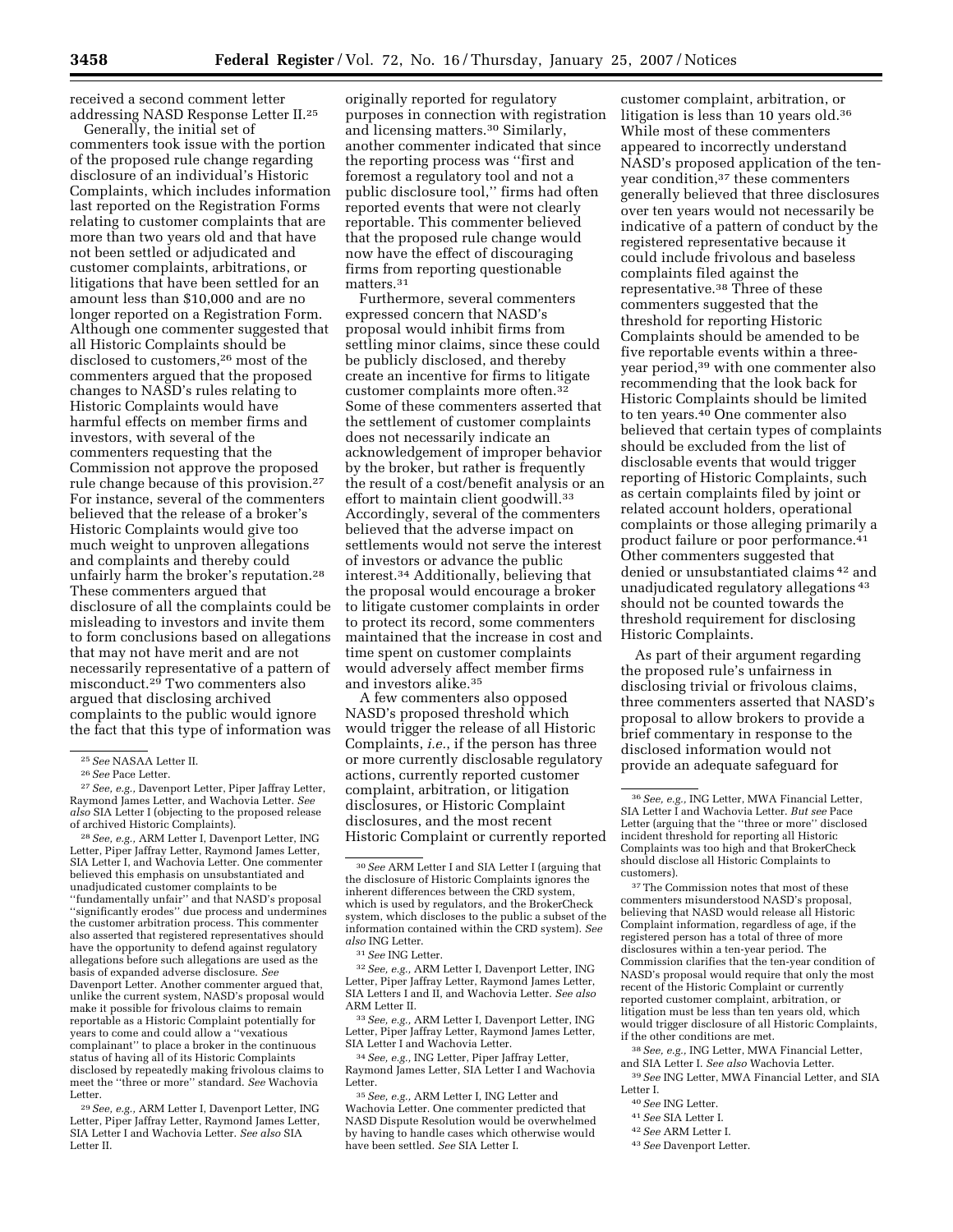brokers.44 As evidence of the proposed rule's imbalance against brokers, these commenters pointed to the procedural obstacles that brokers would have to overcome in order to submit a comment.45

In addition, to address the harm of disclosing potentially misleading information to investors and to protect against potential abuses by disgruntled customers, a few commenters suggested adding certain protections to the proposal,46 including changing the proposal so that Historic Complaints, by default, would not be disclosed unless NASD reviewed the matter to determine whether to disclose the Historic Complaints.47 To assist investors in evaluating information regarding unadjudicated claims and de minimis settlements, the same commenter suggested that NASD insert a clarifying statement indicating that a matter may have been unadjudicated because the customer declined to pursue the matter or that it was settled for a modest amount to avoid litigation and should not be considered an admission of liability or responsibility.48 Another commenter suggested that NASD require customers and their counsel to attest that they have a reasonable, good-faith basis for naming a registered person and that NASD provide to customers who are preparing to file claims additional investor education material explaining the implications of naming a particular registered person and the potential damaging implications.49

To address these concerns, NASD indicated that it has developed an educational component to the proposed BrokerCheck report and Web site that NASD believes would put Historic Complaints in the appropriate context

46*See, e.g.,* SIA Letter I and Wachovia Letter.

47*See* Wachovia Letter. The commenter believed that, if brokers were aware that NASD would exercise discretion and judgment in determining when Historic Complaints should be disclosed, then brokers would have less of an incentive to litigate. *Id*.

and enable investors to give them appropriate weight when evaluating a particular firm or registered person.50 Specifically, NASD noted that there would be an introductory section preceding the BrokerCheck report explaining that certain reported items may involve pending actions or allegations that may be contested and not resolved or proven, and that these items may be withdrawn or dismissed, resolved in favor of the registered person, or concluded through a negotiated settlement with no admission or conclusion of wrongdoing. In addition, NASD noted that the BrokerCheck report would include certain status information for each Historic Complaint that would indicate whether or not the complaint was settled. NASD also indicated that it would advise readers through the BrokerCheck report and its Web site that they should not rely solely on the information available through BrokerCheck and should consult other sources to the extent possible for information about the registered person.

In response to commenter's criticisms against the brief commentary mechanism that individuals can use to respond to disclosed information, NASD emphasized that registered persons would be able to submit information providing context and perspective about any event, including Historic Complaints. NASD noted that individuals typically provide such information in a comment section on the Form U4 at the time the event is reported, and that the registered individual can add to its previously submitted comment or comment for the first time through its firm using the CRD system.51 In addition, NASD noted that individuals who are no longer registered would be able to provide comment through a signed affidavit to CRD. NASD also represented that it would not edit the comments, except that it reserved the right to reject or redact comments that contain confidential customer information, offensive or potentially defamatory language, or information that raises significant identity theft, personal safety or privacy concerns that are not outweighed by investor protection concerns.52

Furthermore, a few commenters expressed concern over the fairness of retroactively altering the rules regarding the disclosure of Historic Complaints, including the disclosure of settlements after such settlements have been made, since registered persons often agree to settlements based on the assumption that the settlement information would not become part of the public record or have long-term negative effects on their reputations or business relationships.53 Two commenters suggested that NASD should prospectively implement its proposed rules regarding the disclosure of Historic Complaints and only disclose complaints reported after the effective date of the proposed rule change.54

In response to commenter's concerns that firms and registered persons may have made certain decisions relating to customer complaints, arbitrations, or litigations based on the current rules under which the CRD system and BrokerCheck operate, NASD proposed in Amendment Nos. 4 and 5 to provide that only Historic Complaints that become Historic Complaints on or after the implementation date of the proposed rule change (*i.e.*, those that are archived on or after the implementation date) would be eligible for disclosure through BrokerCheck.55 NASD stated that such a change would be in the public interest. Under this proposed modification, NASD would disclose through BrokerCheck all of an individual's Historic Complaints that became Historic Complaints on or after the implementation date of the proposed rule change if: (1) The most recent Historic Complaint or currently reported customer complaint, arbitration, or litigation is less than ten years old, and (2) the person has a total of three or more currently disclosable regulatory actions, currently reported customer complaints, arbitrations, or litigations, or Historic Complaints (subject to the limitation that they became a Historic Complaint on or after the implementation date of the proposed rule) or any combination thereof. According to NASD, the revised approach would strike a fair balance between public investors' interests in the background of the individuals with

<sup>44</sup>*See* Piper Jaffray Letter, Raymond James Letter, and Wachovia Letter. *See also* ARM Letter I and SIA Letter I (criticizing the expungement process as a viable remedy for a registered person to remove meritless claims from its record).

<sup>45</sup>For instance, two of these commenters believed that the comment process would be administered by a ''skeptical NASD staff'' that would have the right to reject any brief comment. *See* Piper Jaffray Letter and Raymond James Letter. The other commenter criticized the signed, notarized affidavit that certain brokers would have to provide in order to submit a comment. *See* Wachovia Letter. *But see*  Pace Letter. This commenter supported NASD's proposed comment process for associated persons to respond to disclosed material and believed it provided an opportunity for them to explain any information they perceive to be incomplete.

<sup>48</sup> *Id*.

<sup>49</sup>*See* SIA Letter I.

<sup>50</sup>*See* NASD Response Letter I.

<sup>51</sup> If the proposed rule change is approved by the Commission, NASD represented that it will provide instructions in a Notice to Members on how firms may amend archived disclosures and will also post frequently asked questions and answers about this process on NASD's Web site. *See* NASD Response Letter I.

<sup>52</sup>According to NASD, each person, whether registered or formerly registered, will be responsible for ensuring that a Historic Complaint that is not currently disclosed through BrokerCheck

adequately reflects its comment about the matter in the event such matter becomes disclosed to the public. *Id*.

<sup>53</sup>*See, e.g.,* ARM Letters I and II, ING Letter and SIA Letters I and II.

<sup>54</sup>*See* ING Letter and SIA Letter I. *See also* ARM Letter II, discussed further below (requesting that NASD not apply the new guidelines to any matters that are currently pending as well).

<sup>55</sup>*See* NASD Response Letter I. *See also*  Amendment No. 4.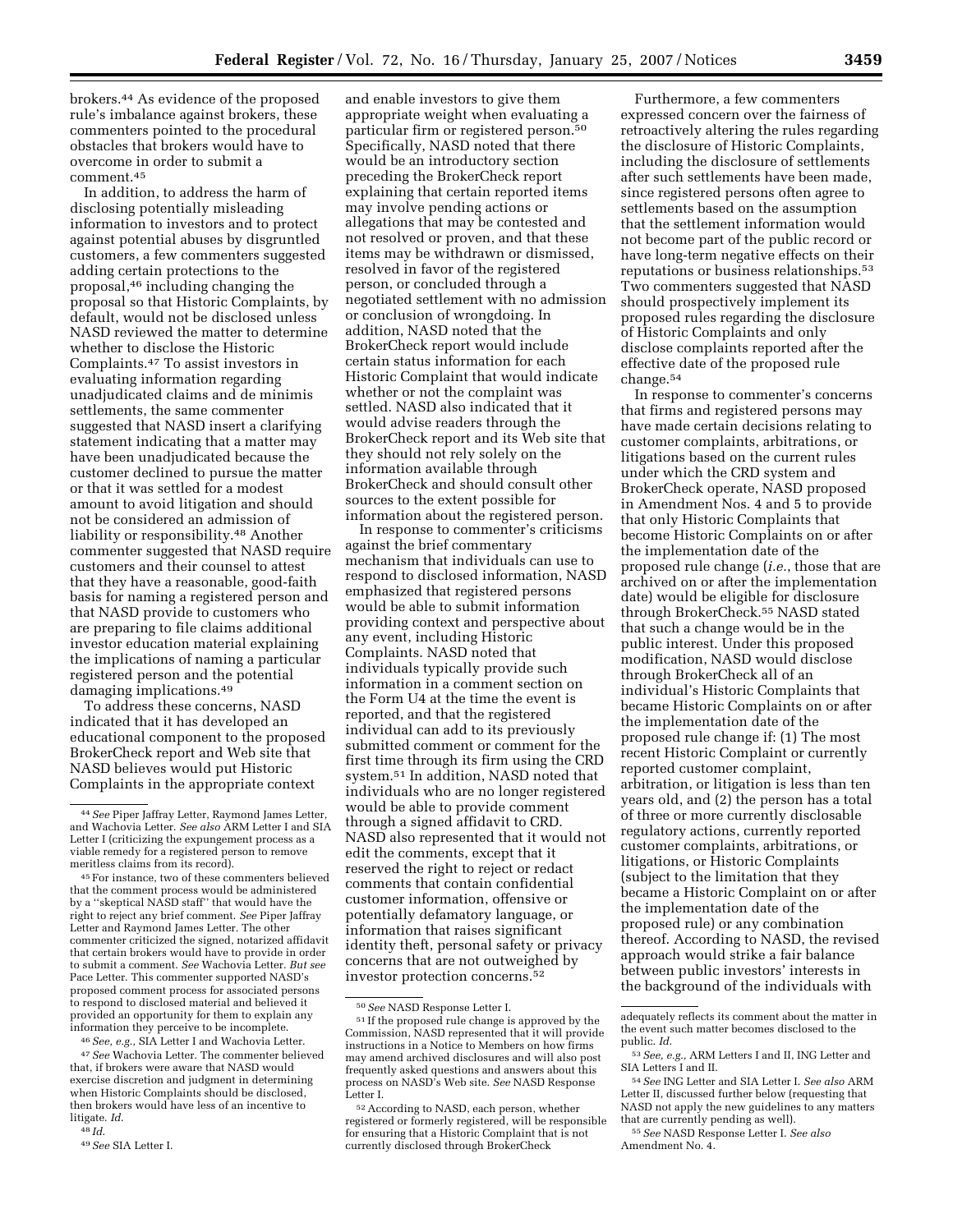whom they do business and the concerns of participants in the securities industry.

In reaction to NASD's proposed changes in Amendment Nos. 4 and 5, the Commission received four additional comment letters. After the Second Notice, two commenters expressed support for this recent change by NASD to provide that Historic Complaints will not be eligible for disclosure if the matter became a Historic Complaint before the implementation date of the proposed rule change.56 Another commenter wanted NASD to go even further by recommending that the new BrokerCheck program disclose only those matters that commence following the rule change and not include any matters that are currently pending.<sup>57</sup> According to this commenter, current matters entered into before the rule change should be archived after two years as the current guidelines allow.58

However, one commenter expressed serious reservations regarding the proposed limitation on the disclosure of Historic Complaints.59 Specifically, this commenter argued that the effect of the recent amendment is that Historic Complaint information that currently exists within CRD would never be released to the public through BrokerCheck, while the only Historic Complaints that would be disclosed are those that become Historic Complaints after the proposal's effective date. This commenter was not persuaded by other commenters' arguments that the proposed rule should be implemented prospectively because firms and registered persons might have relied on the current rules under which CRD and BrokerCheck operate when they decided to settle certain customer complaints, arbitrations, or litigations. First, the commenter maintained that these other commenters did not substantiate their argument with any specific cases, surveys, or studies in which registered representatives actually settled customer disputes because they would not be publicly disclosed after two years.60 Second, the commenter disagreed with other commenters' assertions that NASD members had settled matters without the knowledge that the rules might change in the future. In support of its argument, the

commenter indicated that NASD's *Notice to Members 02–74* that was issued in 2002 put NASD members on notice that the rules regarding the public disclosure of customer complaints and, more specifically, the rules regarding Historic Complaints might be revised and modified.61 This commenter asserted that if NASD wanted to strike a balance between the industry and investors, NASD should have considered that its membership was aware of the proposed changes to BrokerCheck since its Notice to Members in 2002 and should have proposed the earlier date as the date for measuring which complaints would fall within the definition of Historic Complaints under the proposed rule change. Furthermore, this commenter argued that, if the proposal were implemented as proposed in Amendment No. 4, more comprehensive information could be available for the same financial services professional in the Investment Adviser Public Disclosure—Individual (''IAPDI'') system, which is currently being developed, than in BrokerCheck. The commenter maintained that this would go against NASD's original intent of providing the same level of information through BrokerCheck that the states provide and could lead to investor confusion.62 Finally, this commenter took issue with NASD's proposal to alter the way it would measure the two-year reporting and disclosure period for customer complaints. While NASD currently calculates the two-year period for disclosure of customer complaints as of the date the complaint was reported on Forms U4 and U5, NASD had proposed to consider this two-year period to begin on the date on which the member received the complaint, both for purposes of reportability on Forms U4 and U5 and for disclosure purposes. This commenter believed this change could encourage registered persons and their firms to manipulate the amount of time the complaint would be publicly disclosed by delaying the reporting or perhaps withholding the reporting of customer complaints while the two-year period is running.

In response to this commenter's objection to NASD's proposal to disclose a Historic Complaint only if the

item became a Historic Complaint on or after the implementation date of the proposal, NASD maintained that its proposal is an evenhanded approach that would provide investors with additional information about brokers who have demonstrated a pattern of conduct of accumulating complaints, regulatory actions, arbitrations, or litigations, and that would also address the fairness concerns of participants in the securities industry by not retroactively changing the rules governing the disclosure of such events.63 To address the commenter's concern over measuring the two-year time period for disclosing customer complaints through BrokerCheck from the date the complaint is filed with the firm, rather than the date the complaint is reported to the CRD system, NASD stated that, to the extent a firm may not timely amend a registered person's Form U4 to report a customer complaint, the event should still be disclosed through BrokerCheck for two years. Accordingly, NASD decided not to amend the manner in which it currently measures the two-year time frame for complaint disclosures and provided that complaints will continue to be disclosed through BrokerCheck for 24 months beginning on the date that the complaint is reported to the CRD system.<sup>64</sup>

# **IV. Discussion and Commission's Findings**

After careful consideration of the proposal, the comment letters, and NASD's responses to the comment letters, the Commission finds that the proposed rule change, as amended, is consistent with the requirements of the Act and the rules and regulations thereunder applicable to a national securities association.<sup>65</sup> The Commission believes that the proposed rule change, as amended, is consistent with Section 15A(b) of the Act,<sup>66</sup> in general, and furthers the objectives of Section  $15A(b)(6)$ ,  $67$  in particular, in that it is designed to prevent fraudulent and manipulative acts and practices, to

65 In approving this proposed rule change, the Commission has considered the proposed rule's impact on efficiency, competition, and capital formation. 15 U.S.C. 78c(f).

<sup>56</sup>*See* MWA Financial Letter and SIA Letter II. 57*See* ARM Letter II.

<sup>58</sup> *Id*.

<sup>59</sup>*See* NASAA Letter I.

<sup>60</sup>The commenter criticized NASD for agreeing with other commenters that ''stockbrokers would rather litigate customer disputes than settle them because the complaint would be publicly disclosed.'' *Id*.

<sup>61</sup>The commenter cited to the 58 plus comment letters that NASD received in response to this *Notice to Members* as evidence that NASD's membership was aware that the rules regarding the<br>release of historic information might change. Id.

<sup>&</sup>lt;sup>62</sup> The commenter was concerned that the same person would be treated differently for disclosure purposes depending on which system, BrokerCheck or IAPDI, an investor searches, and that the public would have to check multiple sources for disclosure on the same person. *Id*.

<sup>63</sup>*See* NASD Response Letter II and Amendment No. 6. *But see* NASAA Letter II. Continuing to object to NASD's proposal to disclose only those items that become a Historic Complaint after the implementation date, the commenter criticized NASD Response Letter II in failing to specifically respond to issues the commenter raised in its initial comment letter and urged the Commission to not approve the proposed rule change.

<sup>64</sup>*See* NASD Response Letter II.

<sup>66</sup> 15 U.S.C. 78*o*–3(b).

<sup>67</sup> 15 U.S.C. 78*o*–3(b)(6).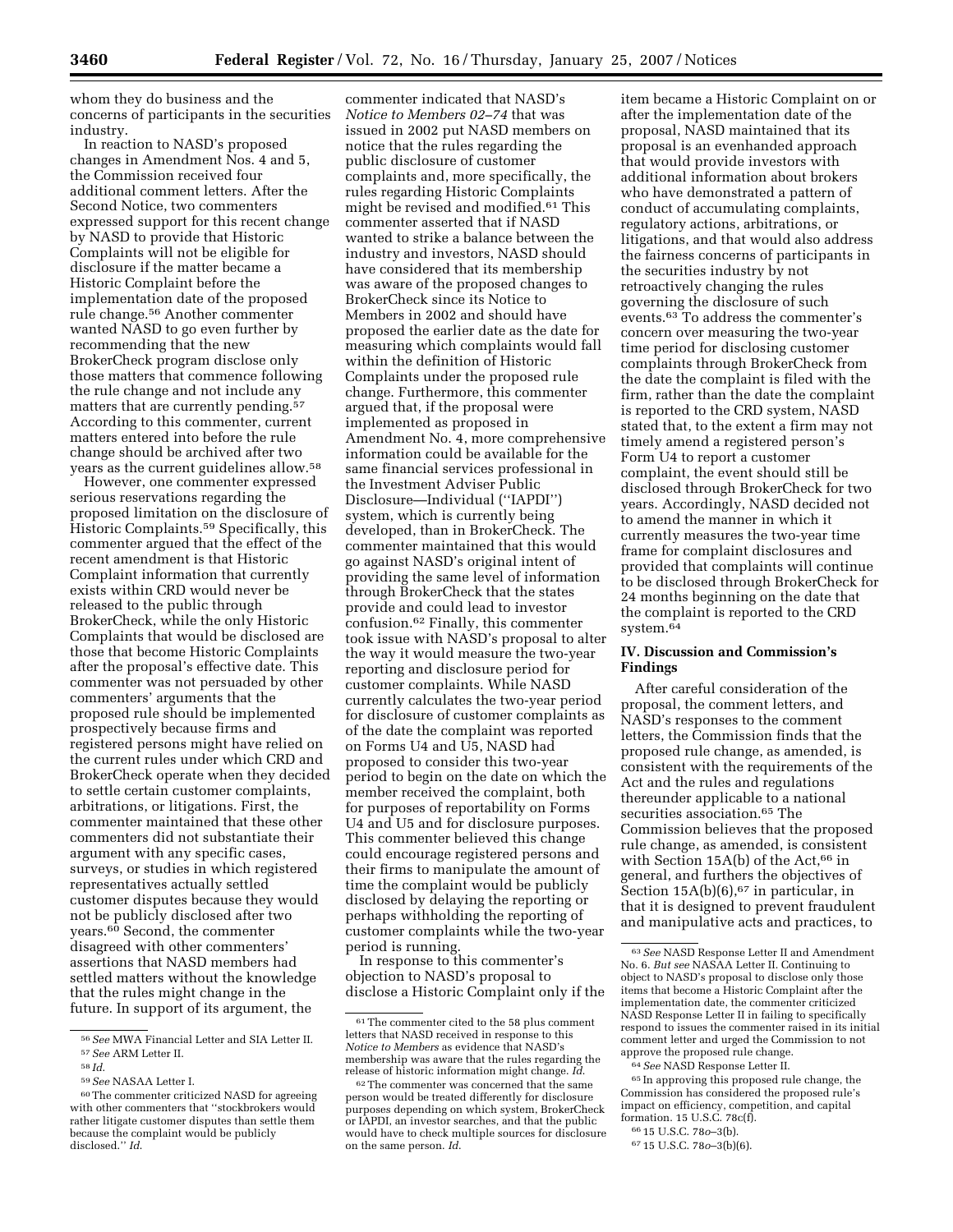promote just and equitable principles of trade, to remove impediments to and perfect the mechanism of a free and open market and a national market system, and in general, to protect investors and the public interest. In addition, the Commission believes that the proposed rule change, as amended, is consistent with Section 15A(i) of the Act,68 which requires that NASD establish and maintain a toll-free telephone listing, and a readily accessible electronic or other process, to receive and promptly respond to inquiries regarding registration information on its members and their associated persons.

The Commission believes that investors must be given the information necessary to make an informed decision about whether or not to conduct business with a particular broker-dealer or associated person. At the same time, the Commission recognizes that brokerdealers and their associated persons have legitimate concerns related to the harm their reputations could suffer from inaccurate or misleading information being made available to the public, as well as from the release of confidential personal information. The Commission believes that the proposed rule change would adequately balance the needs of investors with the interests of brokerdealers and their associated persons by increasing the amount of information available through BrokerCheck, while adopting certain protections for brokerdealers and their associated persons. For instance, under the proposed rule change, NASD would not release certain confidential personal information or other information about an associated person or a member which is irrelevant or misleading.

Many of the commenters expressed concern regarding the release of Historic Complaints. Commenters argued, among other things, that the proposal would give too much weight to unproven allegations and complaints and could be misleading to investors, that the proposed threshold for disclosure of Historic Complaints is too low and overinclusive, and that firms would be inhibited from settling minor claims, which are often settled as the result of a cost/benefit analysis or in an effort to maintain client goodwill, since they could be publicly disclosed.

The Commission notes that NASD has protections in place that should address the issues raised by the commenters. First, NASD would allow associated persons to submit relevant comments for inclusion with the information provided by BrokerCheck. While some

of the commenters disputed the protections that the ''brief comment'' process would provide, the Commission notes that, as NASD reiterated in its response to comments, NASD would only reject or redact comments in very limited circumstances and, furthermore, would only do so if the concerns raised by the comments are not outweighed by investor protection concerns. In addition, NASD will include an introductory section preceding the BrokerCheck report that would provide a context within which to consider complaints, status information in the report that would make clear whether or not a Historic Complaint was settled, and advisories in the BrokerCheck report and on the Web site that would indicate that the reader should not rely solely on the information available through BrokerCheck.

Some commenters were concerned that altering the rules regarding disclosure of settlements after such settlements had been made would be unfair. The Commission believes NASD's decision to only release information on Historic Complaints that become Historic Complaints on or after the implementation date of the proposed rule change is a reasonable response to that concern. For instance, under the proposal, as amended, persons entering into new settlements would be fully aware that, if such settlements were for less than \$10,000 and are no longer reported on a Registration Form, they would be disclosed as Historic Complaints if the threshold requirements for disclosure were met.

<sup>68</sup> 15 U.S.C. 78*o*–3(i). That would be disclosed through <sup>69</sup> 15 U.S.C. 78s(b)(2). One commenter argued strongly against NASD's proposal to only release Historic Complaints that become Historic Complaints on or after the implementation date of the proposed rule change. This commenter asserted, among other things, that there had been sufficient notice of this proposal since November 2002 and that a better approach would be to release Historic Complaints that became Historic Complaints on or after that date. The Commission recognizes that differing judgments could be made as to the relevance of various Historic Complaints and the appropriate balance between the informational needs of investors and the interests of brokerdealers and their associated persons in assuring misleading information about them is not disseminated. The Commission believes NASD has struck a reasonable balance, and notes that, even using the implementation date as the ''cutoff'' for disclosure of Historic Complaints, the amount of information

BrokerCheck would increase under this proposed rule change.

The same commenter argued that NASD should not change the way in which it measures the two-year disclosure period for customer complaints, which currently begins on the date the member reports the complaint. This commenter was concerned that, if complaints were only disclosed for two years from the date they were received by the member, there would be an incentive to delay or even withhold the reporting of customer complaints in order to shorten the disclosure period. The Commission notes that in Amendment No. 6 NASD has withdrawn this portion of its proposal. Accordingly, customer complaints will continue to be disclosed for two years from the date on which they are reported.

With regard to all other issues raised by the commenters, the Commission is satisfied that NASD has adequately addressed the commenters' concerns. The Commission further notes NASD's planned electronic distribution system should provide NASD with the flexibility to provide a report delivery solution that is more user-friendly, and that more efficiently meets investors' needs in light of changing technology, while still providing safeguards against data piracy.

While BrokerCheck is a valuable tool for an investor to use to get information about a firm or a registered person with whom the investor is considering doing business, the Commission would urge investors to check with each state where the firm has done business or where the sales person has been registered to obtain a complete picture of his or her disciplinary history.

#### Accelerated Approval

The Commission finds good cause for approving the proposed rule change prior to the thirtieth day after the date of publication in the **Federal Register**  pursuant to Section 19(b)(2) of the Act.69 In Amendment No. 6, NASD: (i) indicated that it was withdrawing its original proposal to change the start date of the two-year period for disclosure of a customer complaint to the date on which the member receives the complaint; and (ii) clarified that it currently releases summary information concerning certain arbitration awards issued by NASD arbitrators and will continue to work with other regulators regarding disclosure of arbitration awards issued in other forums, and made a corresponding change to the proposed rule text. The Commission